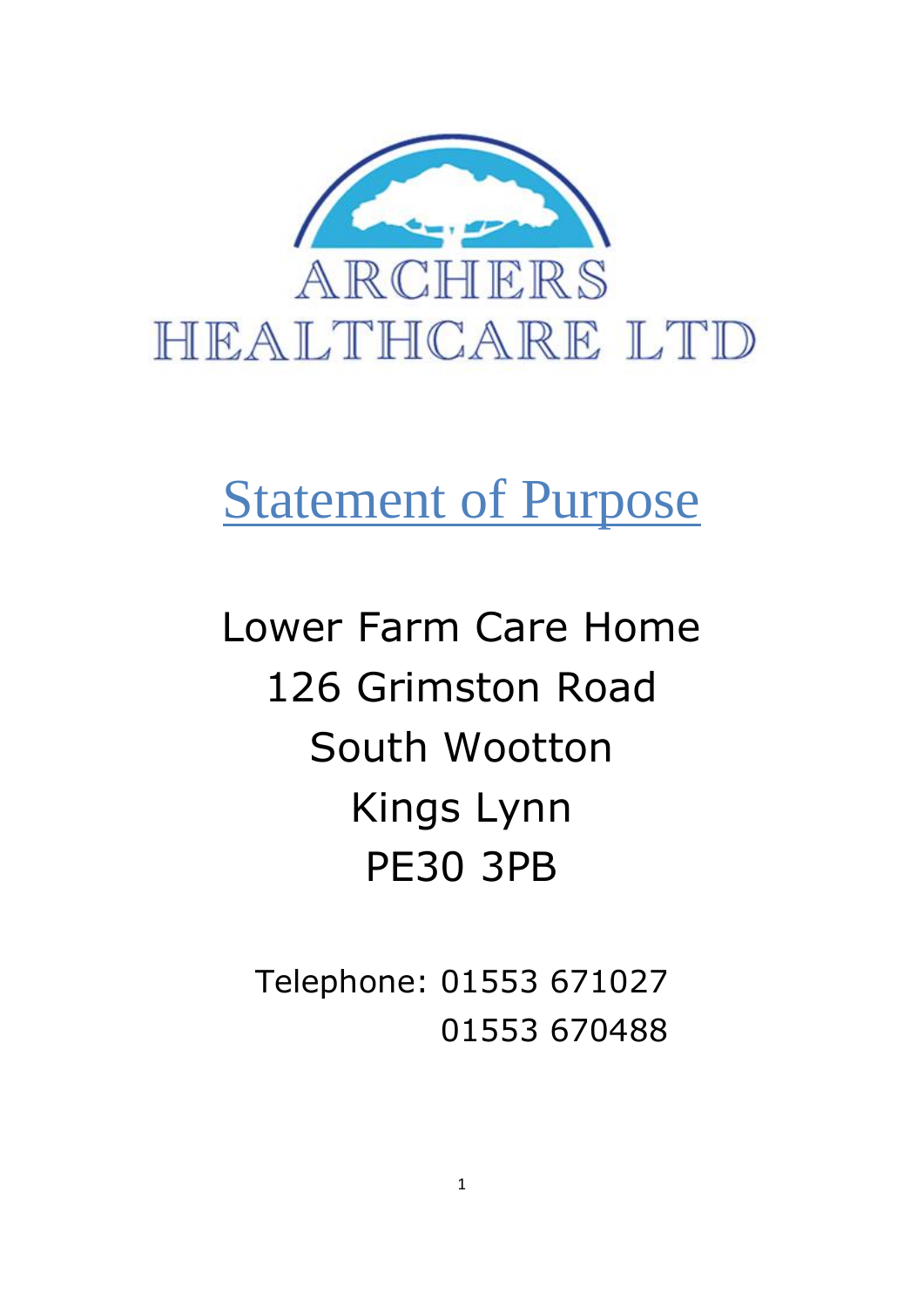

#### Introduction

Our Statement of Purpose is written to comply with of the Care Quality Commission's Guidance about Compliance: Essential Standards of Quality and Safety. This requires a care service provider to produce and keep under review a statement that describes:

- its values, aims and objectives
- the services it provides to meet the needs of the people who use or might use the service
- information about the organisation, including the full name of the service provider and of any registered manager, together with their business address, telephone number and, where available, e-mail addresses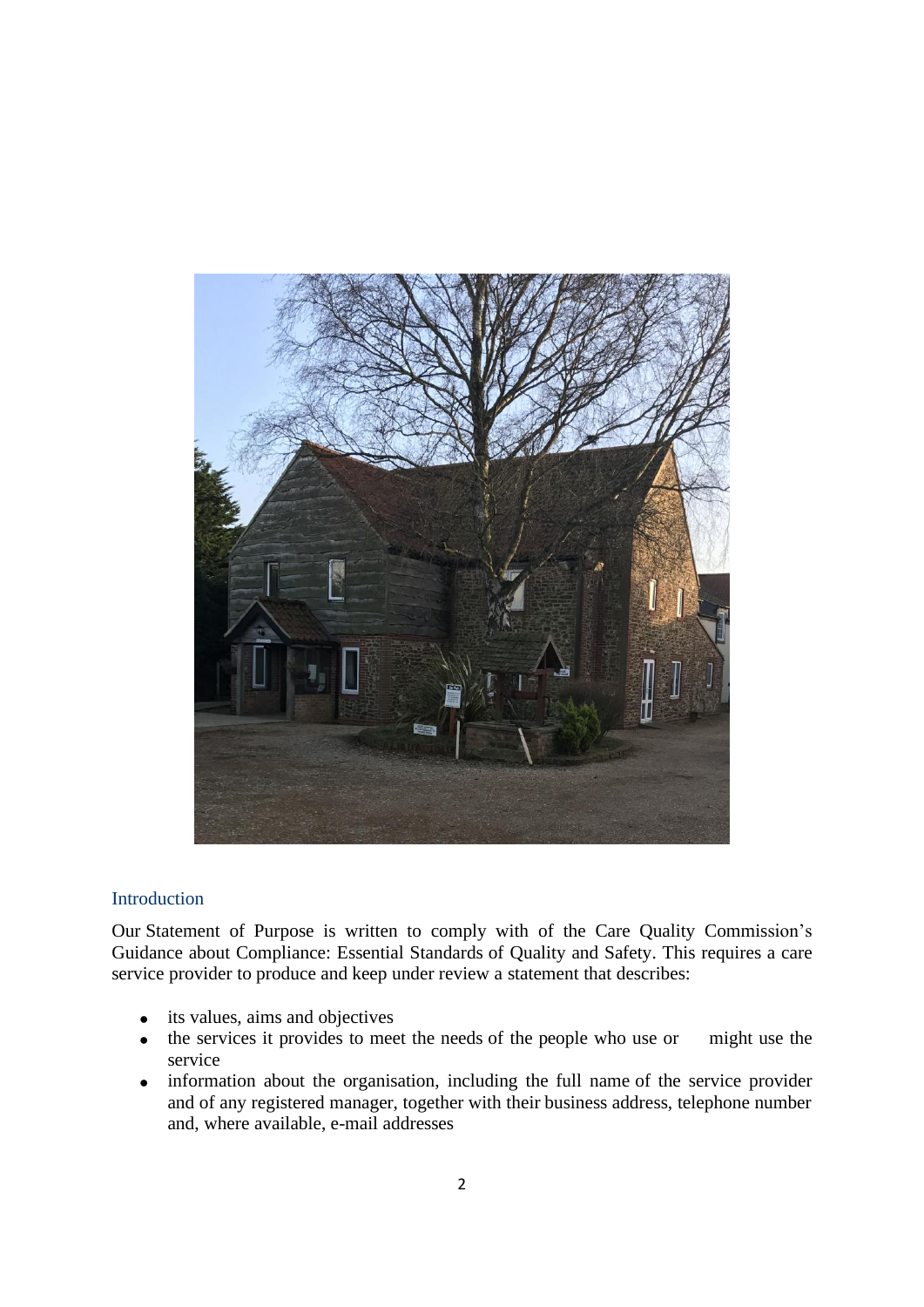- the legal or registration status of the service provider, e.g. a care home with or without nursing designed to provide care and accommodation for older people, people with dementia, etc
- the locations providing the organisation's registered services (where there is more than one).

# Information about the Organisation

The person officially registered as carrying on the business of the care service is Archers Healthcare Ltd.

The person officially registered to manage the care service is Mrs Tracey Catlin and Mrs Julie Archer-Moran and the Registered Provider is Mr Ravi Selliah, FCMA.

# Values and Principles of the LOWER FARM

The following statements reflect the values, principles and general aims of our care services.

- To focus on service users. We aim to provide personal care and support in ways which have positive outcomes for service users and promote their active participation.
- To ensure that we are fit for our purpose. We examine our operations constantly to ensure that we are successfully achieving our stated aims and purposes. We welcome feedback from our service users and their friends and relatives.
- To work for the comprehensive welfare of our service users. We aim to provide for each service user a package of care that contributes to his or her overall personal and healthcare needs and preferences. We will co-operate with other services and professionals to help to maximise each service user's independence and to ensure as fully as possible the services user's maximum participation in the community.
- To meet assessed needs. Before we provide services, we ensure that a potential service user's needs and preferences are thoroughly assessed. We aim to ensure that the care the service provides meets the assessed needs of each service user, that needs are re-assessed as frequently as necessary, and that the care and support provided have the flexibility to respond to changing needs or requirements.
- To provide quality services. We are whole-heartedly committed to providing top quality services and to continuous improvement in the level of the care we offer.
- To employ a quality workforce. Standards for our managers and staff are based on the national occupational standards for the care industry set by the National Training Organisation.

# Rights

We place the rights of residents/people who use our services at the forefront of our philosophy of care. We seek to advance these rights in all aspects of the environment and the services we provide and to encourage our residents to exercise their rights to the full.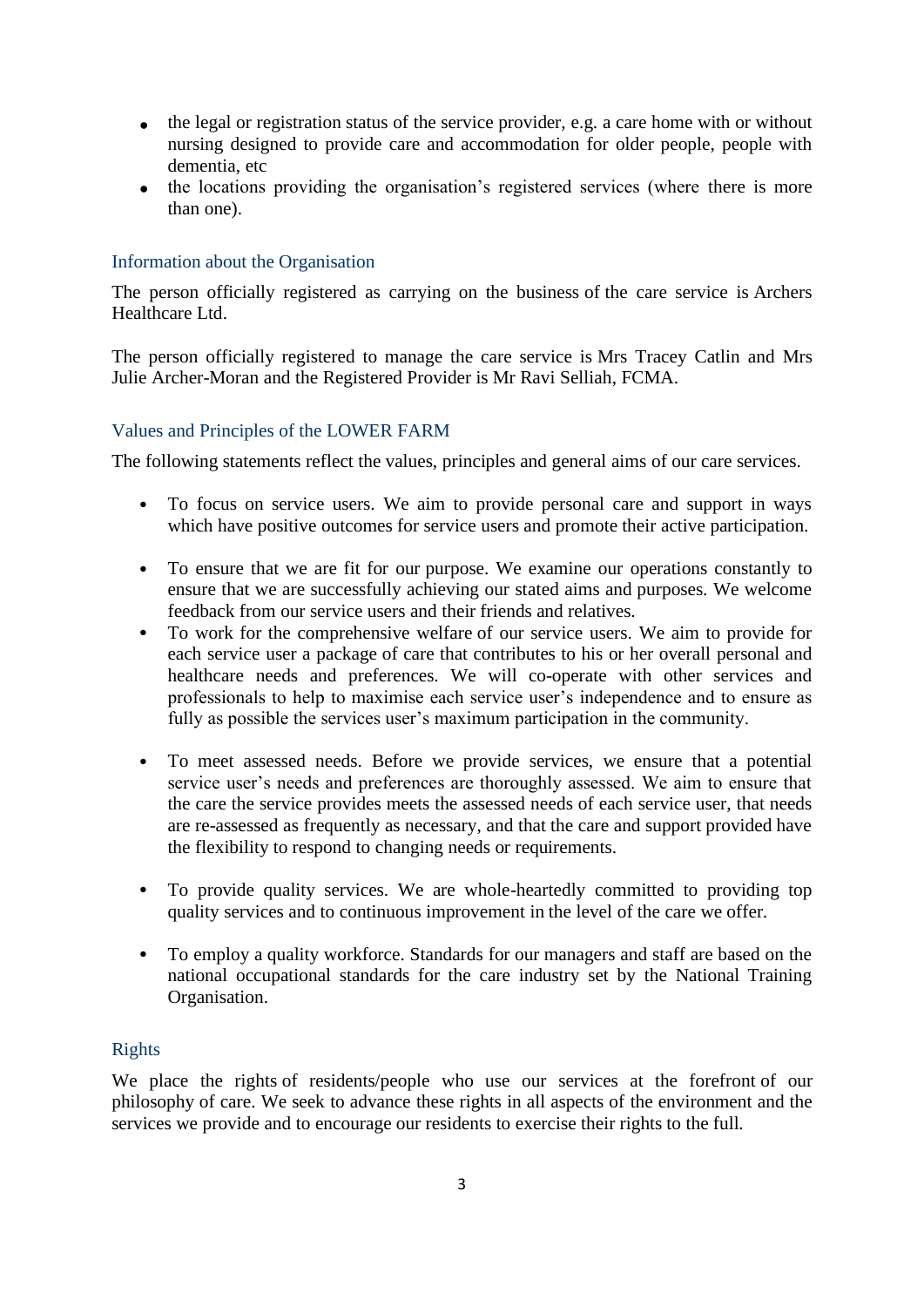# **Privacy**

We recognise that life in a communal setting and the need to accept help with personal tasks are inherently invasive of a resident's ability to enjoy the pleasure of being alone and undisturbed. We therefore strive to retain as much privacy as possible for our residents in the following ways.

- Giving help in intimate situations as discreetly as possible.
- Helping residents to furnish and equip their rooms in their own style and to use them as much as they wish for leisure, meals and entertaining.
- Offering a range of locations around the home for residents to be alone or with selected others.
- Providing locks on residents' storage space, bedrooms and other rooms in which residents need at times to be uninterrupted.
- Guaranteeing residents' privacy when using the telephone, opening and reading post and communicating with friends, relatives or advisors.
- Ensuring the confidentiality of information, the home holds about residents.

# **Dignity**

Disabilities quickly undermine dignity, so we try to preserve respect for the intrinsic value of those who use our services in the following ways.

- Treating each resident as a special and valued individual.
- Helping residents to present themselves to others as they would wish through their own clothing, their personal appearance and their behaviour in public.
- Offering a range of activities which enables each resident to express themselves as a unique individual.
- Tackling the stigma from which our residents may suffer through age, disability or status.
- Compensating for the effects of disabilities which residents may experience on their communication, physical functioning, mobility or appearance.

# Independence

We are aware that our residents/people who use our services have given up a good deal of their independence in entering a group living situation.

We regard it as all the more important to foster our service users' remaining opportunities to think and act without reference to another person in the following ways.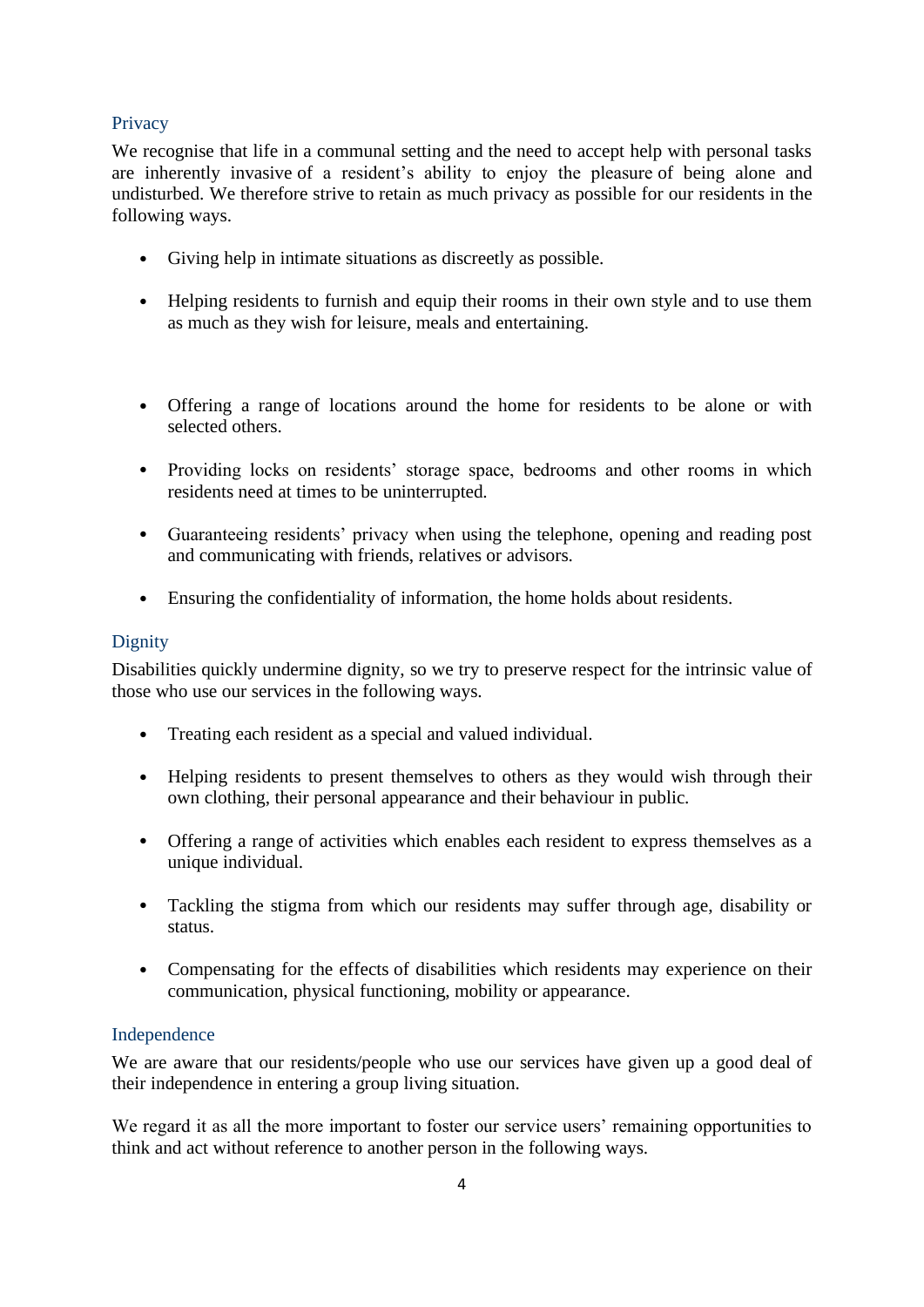- Providing as tactfully as possible human or technical assistance when it is needed.
- Maximising the abilities our residents retain for self-care, for independent interaction with others, and for carrying out the tasks of daily living unaided.
- Helping residents take reasonable and fully thought-out risks.
- Promoting possibilities for residents to establish and retain contacts beyond the home.
- Using any form of restraint on residents only in situations of urgency when it is essential for their own safety or the safety of others.
- Encouraging residents to access and contribute to the records of their own care.

# **Security**

We aim to provide an environment and structure of support which responds to the need for security in the following ways.

- Offering assistance with tasks and in situations that would otherwise be perilous for residents.
- Protecting residents from all forms of abuse and from all possible abusers.
- Providing readily accessible channels for dealing with complaints by residents.
- Creating an atmosphere in the home which residents experience as open, positive and inclusive.

# Civil rights

Having disabilities and residing in a home can act to deprive our residents/people who use our services of their rights as citizens. We therefore work to maintain our service users' place in society as fully participating and benefiting citizens in the following ways.

- Ensuring that residents have the opportunity to vote in elections and to brief themselves fully on the democratic options.
- Preserving for residents full and equal access to all elements of the National Health Service.
- Helping residents to claim all appropriate welfare benefits and social services.
- Assisting residents' access to public services such as libraries, further education and lifelong learning.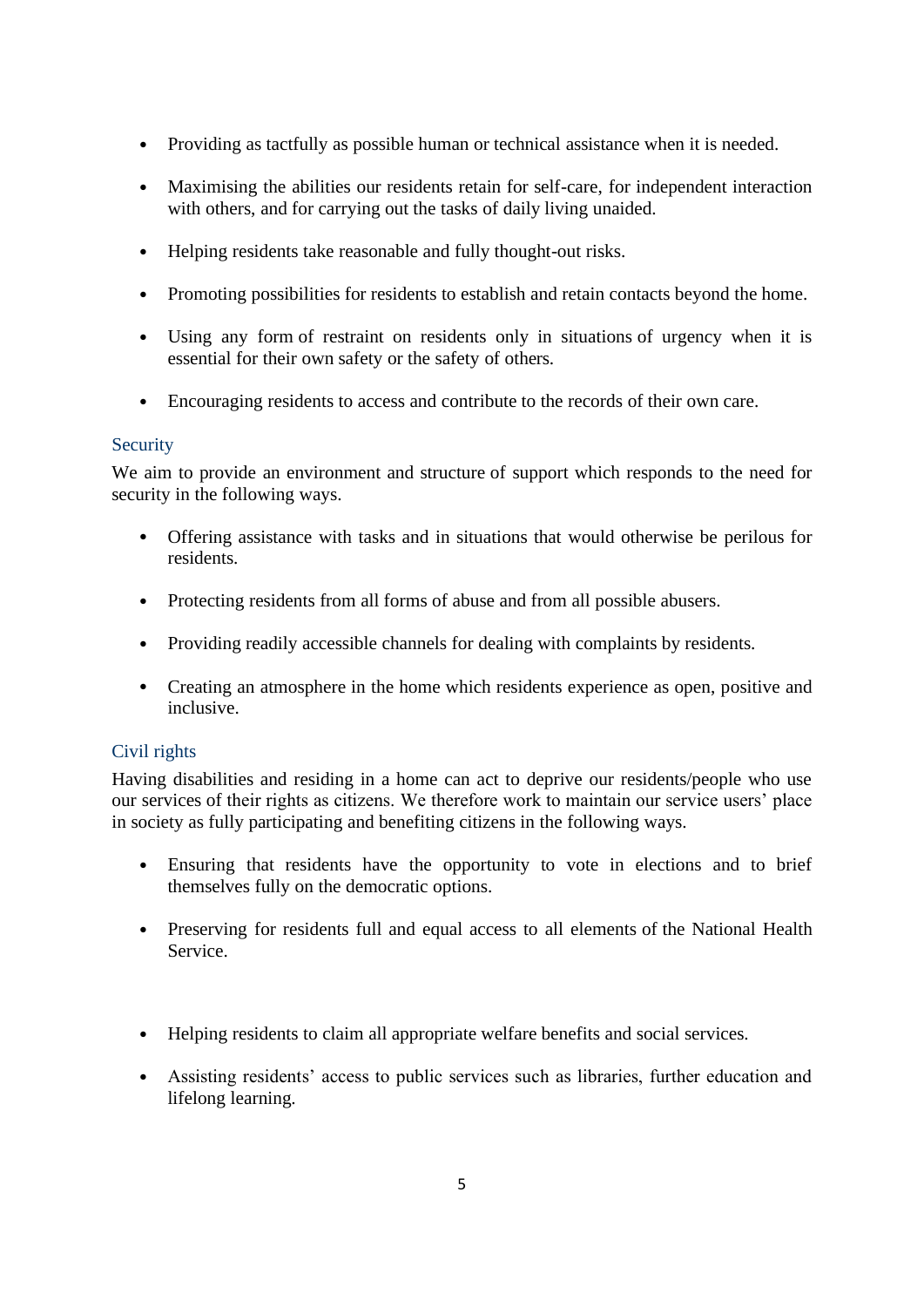# **Choice**

We aim to help our service users exercise the opportunity to select from a range of options in all aspects of their lives in the following ways.

- Providing meals which enable residents as far as possible to decide for themselves where, when and with whom they consume food and drink of their choice.
- Offering residents, a wide range of leisure activities from which to choose.
- Enabling residents to manage their own time and not be dictated to by set communal timetables.
- Avoiding wherever possible treating residents as a homogeneous group.
- Respecting individual, unusual or eccentric behaviour in residents.
- Retaining maximum flexibility in the routines of the daily life of the home.

# Fulfilment

We want to help our service users to realise personal aspirations and abilities in all aspects of their lives. We seek to assist this in the following ways.

- Informing ourselves as fully as each resident wishes about their individual histories and characteristics.
- Providing a range of leisure and recreational activities to suit the tastes and abilities of all residents, and to stimulate participation.
- Responding appropriately to the personal, intellectual, artistic and spiritual values and practices of every resident.
- Respecting our residents' religious, ethnic and cultural diversity.
- Helping our residents to maintain existing contacts and to make new liaisons, friendships, and personal or sexual relationships if they wish.
- Attempting always to listen and attend promptly to any resident's desire to communicate at whatever level.

# **Diversity**

We aim to demonstrate that we welcome and celebrate the diversity of people in our community and in this home. We try to do this in the following ways.

- Positively communicating to our residents that their diverse backgrounds enhance the life of the home.
- Respecting and providing for the ethnic, cultural and religious practices of residents.
- Outlawing negatively discriminatory behaviour by staff and others.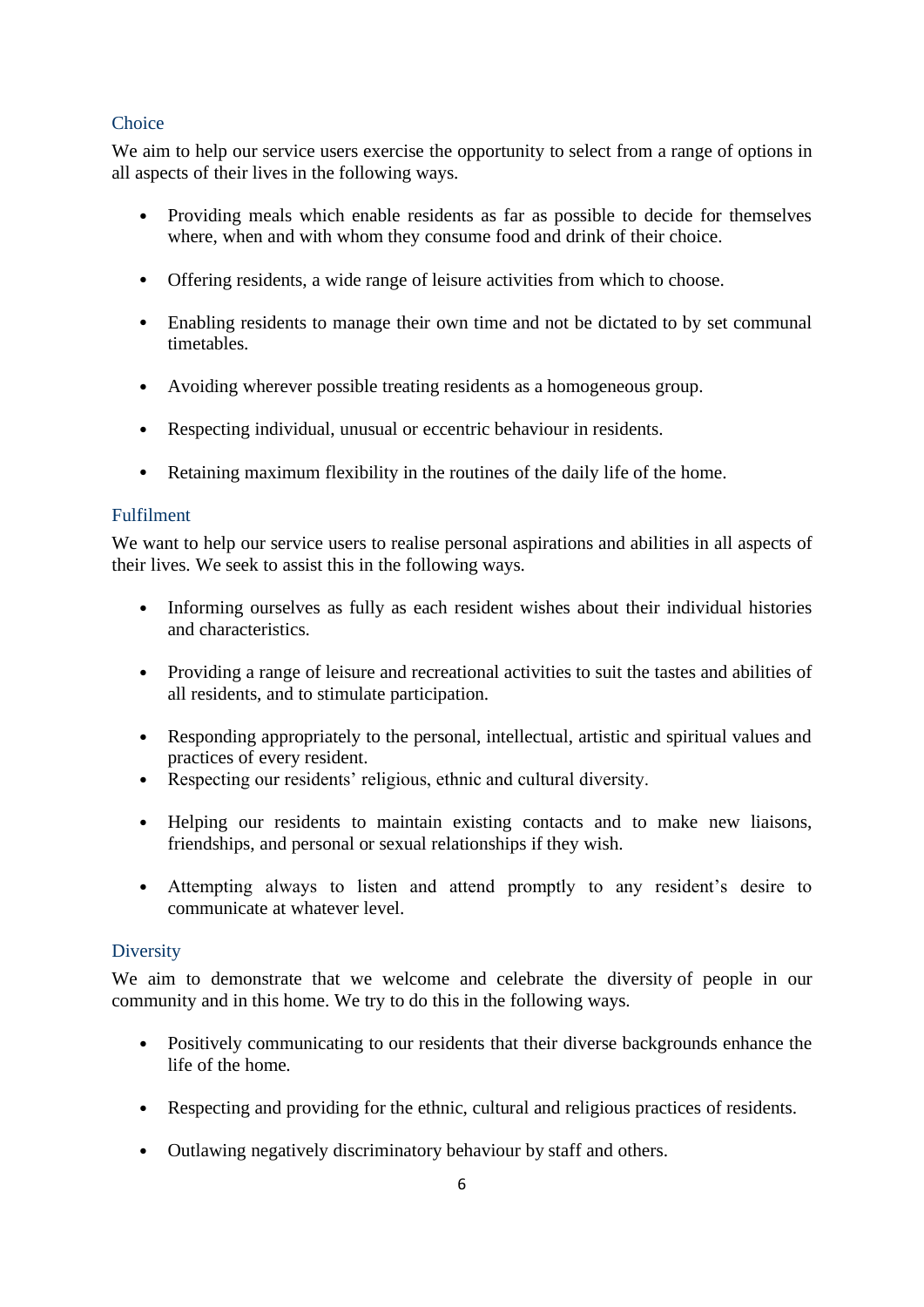- Accommodating individual differences without censure.
- Helping residents to celebrate events, anniversaries and festivals which are important to them.

# Quality Care

We wish to provide the highest quality of care, and to do this we give priority to a number of areas relating to the operation of the home and the services we provide.

# Choice of home

We recognise that every prospective resident should have the opportunity to choose a home which suits their needs and abilities. To facilitate that choice and to ensure that our residents know precisely what services we offer, we will do the following.

- Provide detailed information on the home by publishing a statement of purpose and a detailed service user guide/information about the home.
- Give each resident a contract or a statement of terms and conditions specifying the details of the relationship.
- Ensure that every prospective resident has their needs expertly assessed before a decision on admission is taken.
- Demonstrate to every person about to be admitted to the home that we are confident that we can meet their needs as assessed.
- Offer introductory visits to prospective residents and avoid unplanned admissions except in cases of emergency.

# Personal and health care

We draw on expert professional guidelines for the services the home provides. In pursuit of the best possible care we will do the following.

- Produce with each resident, regularly update, and thoroughly implement a service user plan of care, based on an initial and then continuing assessment.
- Seek to meet or arrange for appropriate professionals to meet the health care needs of each resident.
- Establish and carry out careful procedures for the administration of residents' medicines.
- Take steps to safeguard residents' privacy and dignity in all aspects of the delivery of health and personal care.
- Treat with special care residents who are dying, and sensitively assist them and their relatives at the time of death.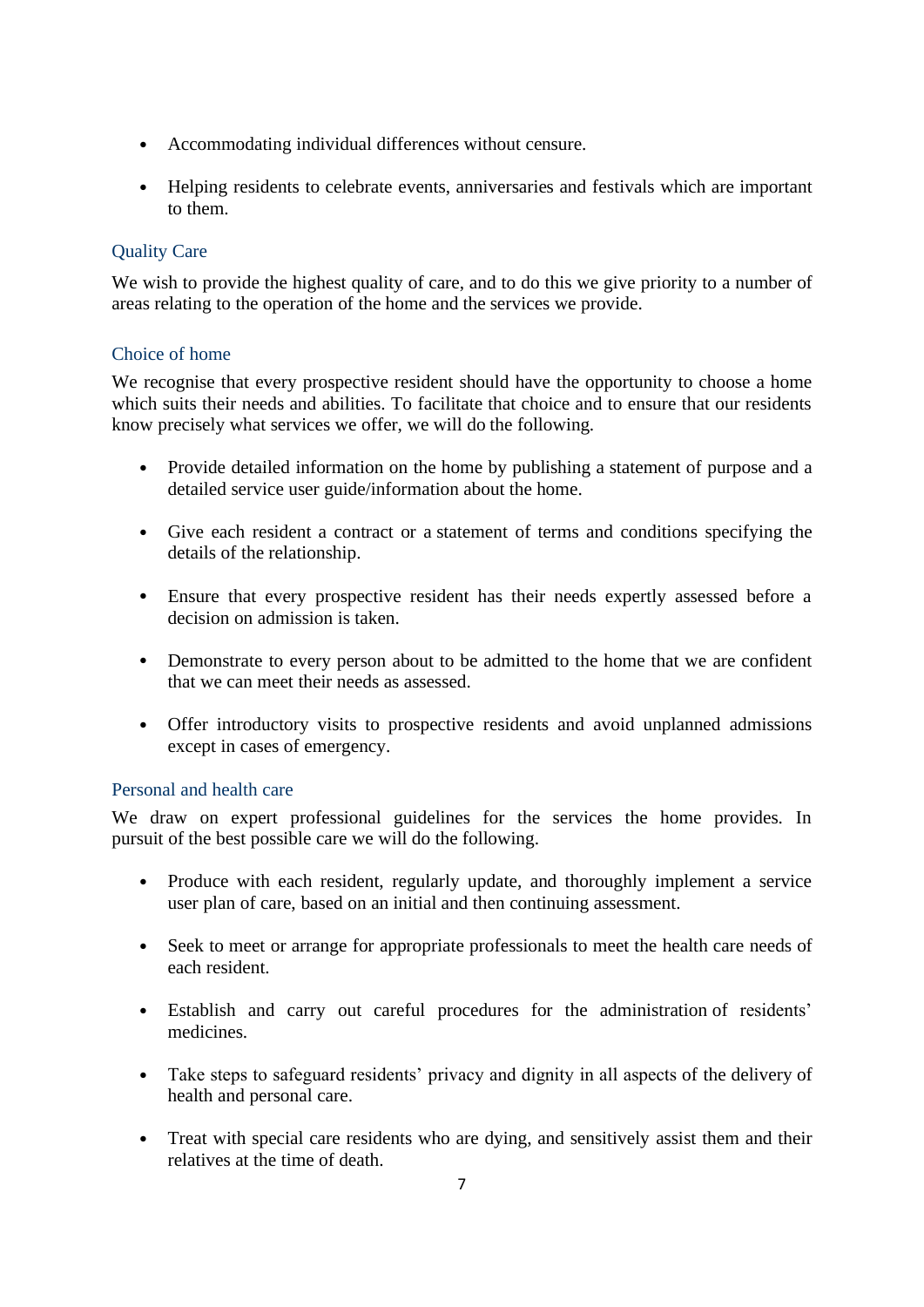# Lifestyle

It is clear that service users may need care and help in a range of aspects of their lives.

To respond to the variety of needs and wishes of service users, we will do the following.

- Aim to provide a lifestyle for residents which satisfies their social, cultural, religious and recreational interests and needs.
- Help residents to exercise choice and control over their lives.
- Provide meals which constitute a wholesome, appealing and balanced diet in pleasing surroundings and at times convenient to residents.

# Concerns, complaints and protection

Despite everything that we do to provide a secure environment, we know that residents may become dissatisfied from time to time and may even suffer abuse inside or outside the home. To tackle such problems we will do the following.

- Provide and, when necessary, operate a simple, clear and accessible complaints procedure.
- Take all necessary action to protect residents' legal rights.
- Make all possible efforts to protect residents from every sort of abuse and from the various possible abusers.

# The environment

The physical environment of the home is designed for residents' convenience and comfort. In particular, we will do the following.

- Maintain the buildings and grounds in a safe condition.
- Make detailed arrangements for the communal areas of the home to be safe and comfortable.
- Supply toilet, washing and bathing facilities suitable for the residents for whom we care.
- Arrange for specialist equipment to be available to maximise residents' independence.
- Provide individual accommodation to a high standard.
- See that residents have safe, comfortable bedrooms, with their own possessions around them.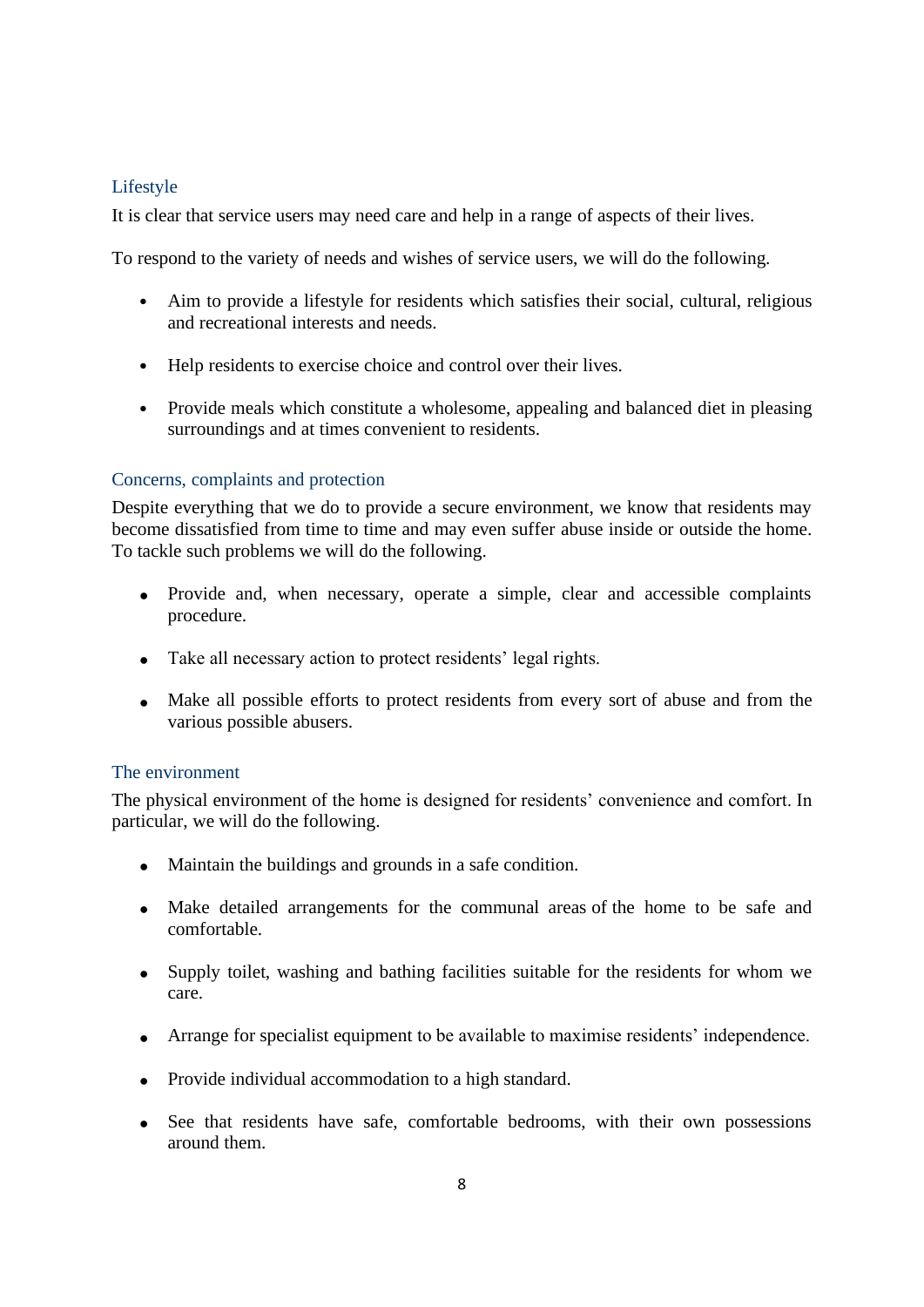• Ensure that the premises are kept clean, hygienic and free from unpleasant odours, with systems in place to control the spread of infection.

# Staffing

We are aware that the home's staff will always play a very important role in residents' welfare. To maximise this contribution, we will do the following.

- Employ staff in sufficient numbers and with the relevant mix of skills to meet residents' needs.
- Provide at all times an appropriate number of staff with qualifications in health and social care.
- Observe recruitment policies and practices which both respect equal opportunities and protect residents' safety and welfare.
- Offer our staff a range of training which is relevant to their induction, foundation experience and further development.

#### Management and administration

We know that the leadership of the home is critical to all its operations. To provide leadership of the quality required, we will do the following.

- Always engage as registered manager a person who is qualified, competent and experienced for the task.
- Aim for a management approach which creates an open, positive and inclusive atmosphere.
- Install and operate effective quality assurance and quality monitoring systems.
- Work to accounting and financial procedures that safeguard residents' interests.
- Offer residents appropriate assistance in the management of their personal finances.
- Supervise all staff and voluntary workers regularly and carefully.
- Keep up-to-date and accurate records on all aspects of the home and its residents.
- Ensure that the health, safety and welfare of residents and staff are promoted and protected.

#### The Underpinning Elements

A series of themes both cut across and underpin the aims we have relating to the rights of residents and quality care.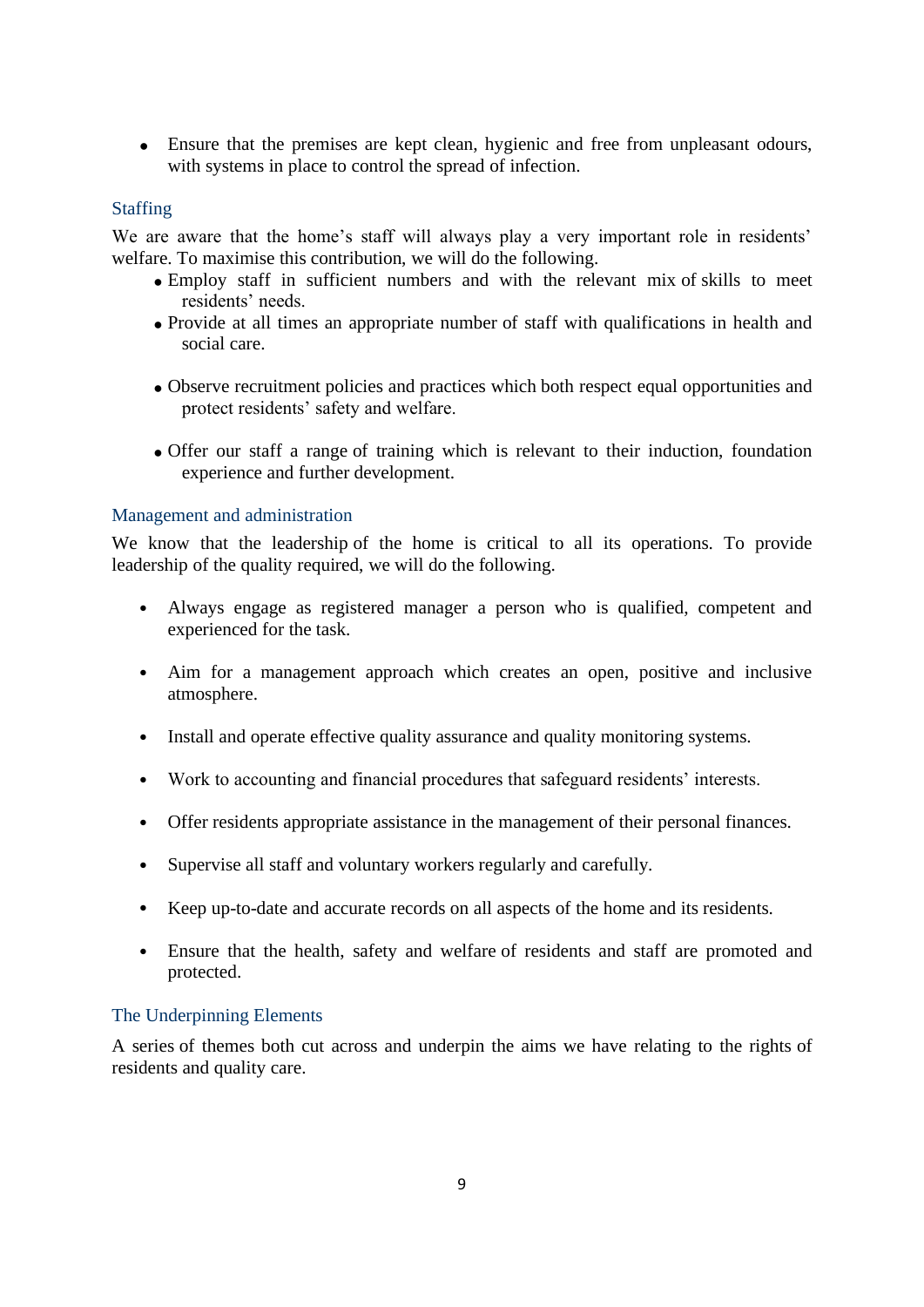#### Focus on service users

We want everything we do in the home to be driven by the needs, abilities and aspirations of our residents, not by what staff, management or any other group would desire. We recognise how easily this focus can slip and we will remain vigilant to ensure that the facilities, resources, policies, activities and services of the home remain resident-led. Fitness for purpose

We are committed to achieving our stated aims and objectives and we welcome the scrutiny of our service users and their representatives.

#### Comprehensiveness

We aim to provide a total range of care, in collaboration with all appropriate agencies, to meet the overall personal and health care needs and preferences of our residents.

#### Meeting assessed need

The care we provide is based on the thorough assessment of needs and the systematic and continuous planning of care for each resident.

#### Quality services

We are aiming for a progressive improvement in the standards of training at all levels of our staff and management.

#### The management's qualifications and experience

There are 2 joint managers at Lower Farm:

#### **Tracey Catlin – Home Manager**

Tracey has 21 years' experience within the care sector. Tracey was previously a registered manager for four years in a residential care home which she had worked in for 13 years overall. Tracey has her Leve 2 in mental Health Awareness, NVQ level 3 in Health and Social Care and a NVQ Level 4 in Leadership and Management.

#### **Julie Archer-Moran – RMN – Clinical Lead**

Julie Archer-Moran, is a Registered Nurse Level 2 on the Professional Register. Julie has many years experience in the care home sector. Julie is also an Enrolled Nurse (M) holds a BA (Hons) in Business Management, a HNC in Business, she is an Epilepsy Nurse (N11) Specialist, Dementia Nurse Specialist, and an assessor for NVQ's and holds a Health & Safety Maintenance Technician's certificate. Julie is currently supporting the Home as Clinical Lead with a team of Registered Nurses.

The Home Manager has an open-door policy and is contactable at anytime by clients and relatives who may wish to discuss any issues with her. Tracey and Julie can be contacted via the home on 01553 671027 or 01553 670488. or by email [tracey.catlin@lowerfarmnursing.co.uk](mailto:tracey.catlin@lowerfarmnursing.co.uk)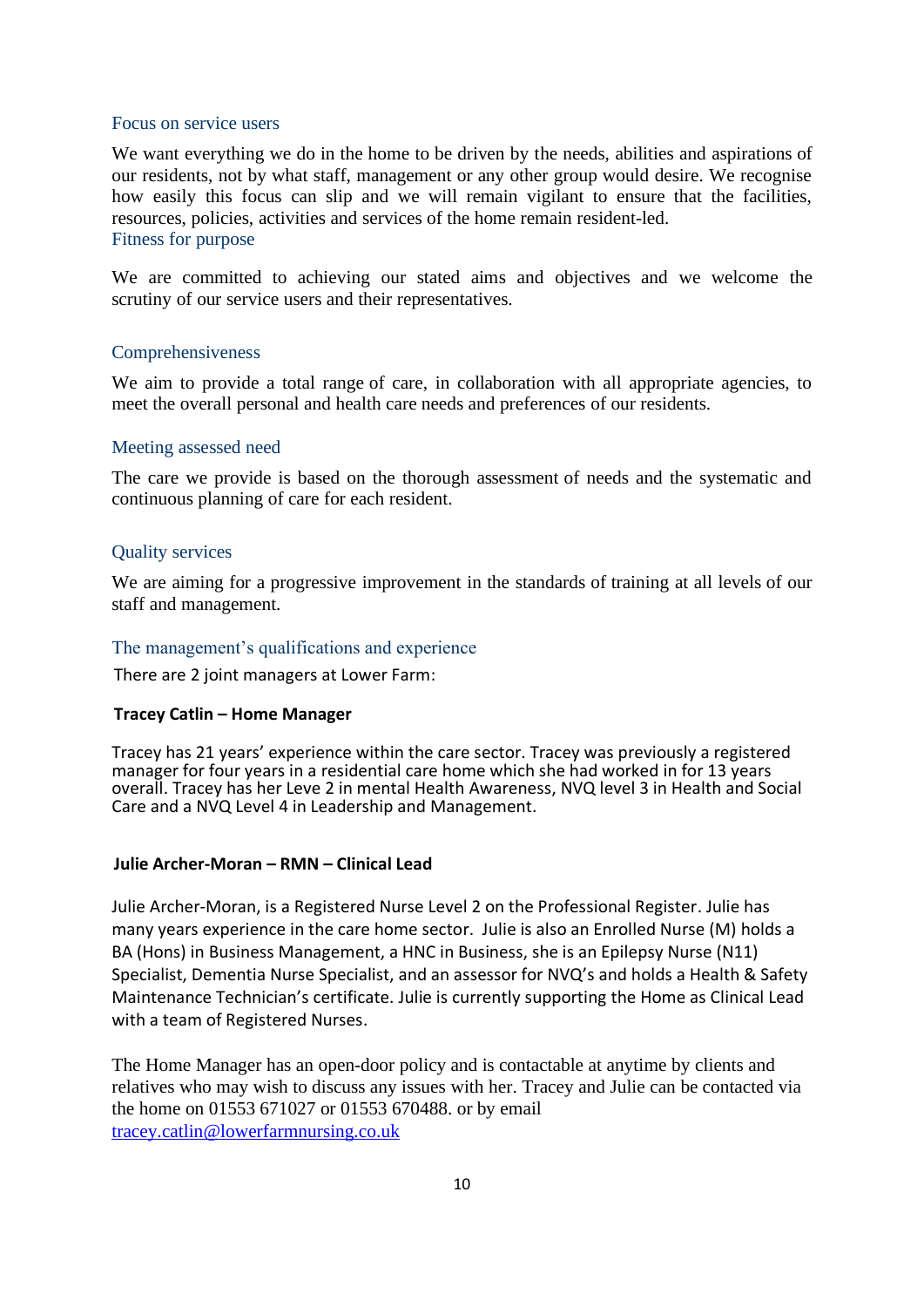## The home's staff

The home's total staff establishment is approximately 46 who have duties involving direct care for service users. The relevant qualifications and experience of the staff are as follows: Care staff with NVQ 2 and NVQ 3

Kitchen staff with Food Hygiene Level 2 and Level 3

# Directors of Lower Farm

The registered providers of Lower Farm are Archers Healthcare Ltd. The Directors are Mrs. Julie Archer-Moran & Mr. Ravi Selliah FCMA.

Julie Archer-Moran RMN, is a Registered Nurse Level 2 on the Professional Register. Julie has many years experience in the care home sector. Julie is also an Enrolled Nurse (M) holds a BA (Hons) in Business Management, a HNC in Business, she is an Epilepsy Nurse (N11) Specialist, Dementia Nurse Specialist, and an assessor for NVQ's and holds a Health & Safety Maintenance Technician's certificate.

#### The organisational structure of the home

#### The home's operations

The team at Lower Farm is headed by the home Manager Tracey Catlin. The Clinical Lead is currently Julie Archer-Moran leads the Trained Registered Nurses, with Care & Ancillary Staff. They are In-Charge of each shift and is responsible together with the team on duty for the security, welfare and meeting the needs of individuals in their care. The Manager or Clinical Lead is on-call at all times to be contacted by staff if required. Lower Farm provides 24-hour care per day throughout the year. It runs two shifts which are from 0800 to 2000 and 2000 to 0800. We also have some shifts which are 0800 to 1400 and 1400 to 2000 Staff recruitment is undertaken by Tracey Catlin and Julie Archer-Moran as and when required. The home is fully committed to staff learning and development. Registered Nurses continue with their professional development according with their registered body the Nursing & Midwifery Council. Health Care Staff work towards their National Vocational Qualification in Care at Level 2 and 3. Healthcare staff then continue to undertake study days to keep them up to date in Health needs and patient care.

#### Service users accommodated

The home provides care and accommodation for older people. In particular we provide a service for End of Life, Palliative Care, Respite (short stays & convalescence)

The home is currently registered for 46 (forty-six).

#### The range of needs met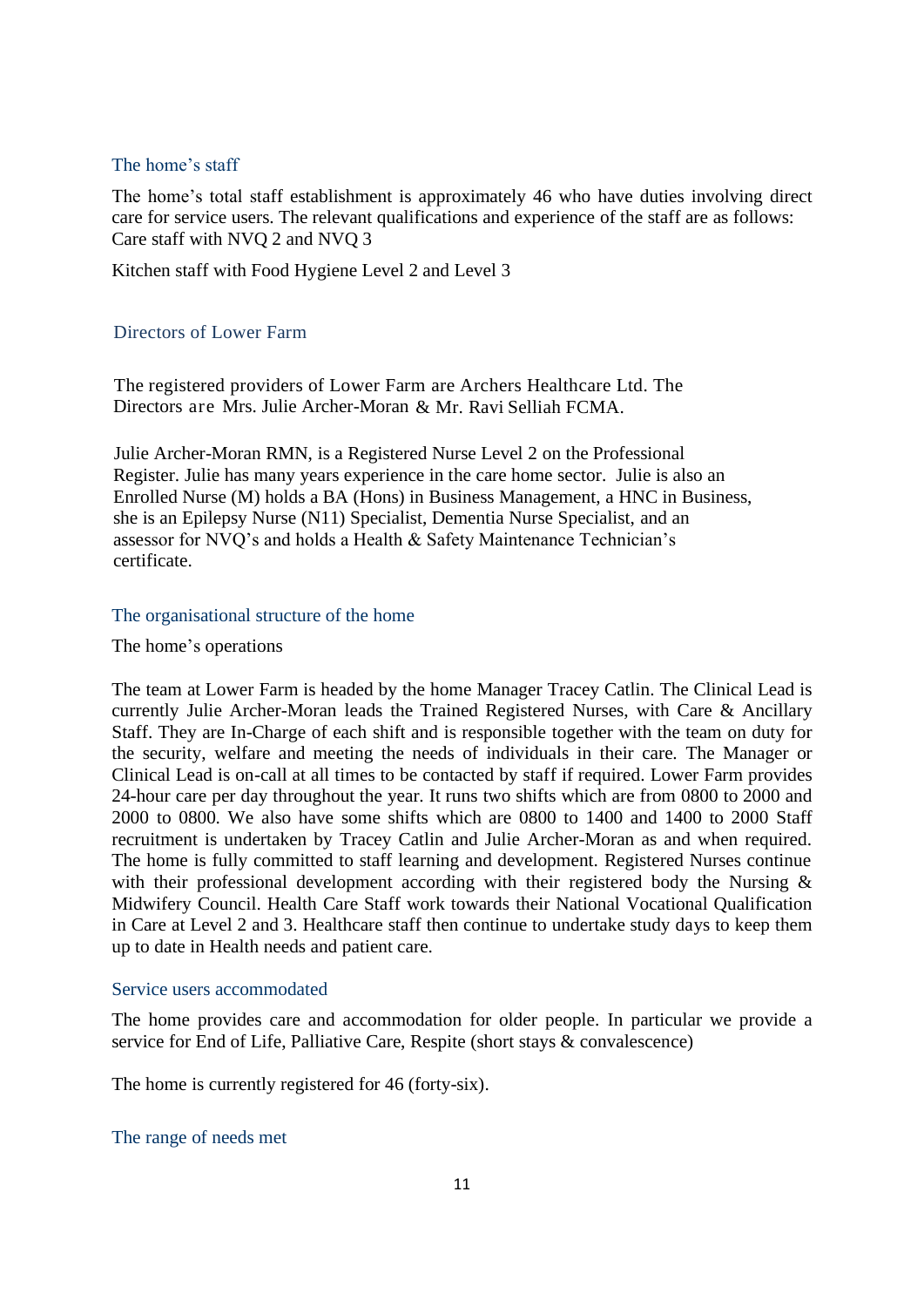Lower Farm cares generally for elderly people requiring Nursing Care. We welcome people from all walks of life with many different needs; some require minimum care while others require a higher level of care. Almost everyone can be considered and they would receive the care and support consistent with their incapacities and disabilities.

#### Residents requiring nursing care

The home employs appropriate staff to provide nursing for any residents who need nursing and residential care.

#### Admissions

Under government regulations, potential residents must have their needs thoroughly assessed before entering a home; this is intended to provide each service user with the best possible information on which to make an informed choice about their future.

For potential residents who are already in touch with a social service or social work department, the initial assessment will be undertaken as part of the care management process, but we also need to assure ourselves and the service user that this particular home is suitable for them.

For potential residents who approach the home direct, appropriately trained staff will make a full assessment of need calling, with the service user's permission, on specialist advice and reports as necessary.

The assessment will cover the range of health and social needs set out in Care Quality Commission guidance. All information will be treated confidentially. The assessment process helps the home's staff to be sure that the home can meet a potential resident's requirements and to make an initial plan of the care we will provide.

We will provide prospective residents with as much information as possible about the home to help them make a decision about whether or not they want to live here. We offer the opportunity for a prospective resident to visit the home, join current residents for a meal and move in on a trial basis. Visits or a trial period extended more than one day would attract a normal charge.

We are happy for a prospective resident to involve their friends, family or other representatives in seeing the home and the care and facilities we can provide before making the final decision about admission.

If we feel the home is not suitable for a particular person we will try to give advice on how to look for help elsewhere.

If, exceptionally, an emergency admission has to be made, we will inform the new resident within 48 hours about key aspects, rules and routines of the home and carry out the full information and assessment process within five days.

#### Social activities, hobbies and leisure interests

We try to make it possible for our residents to live their lives as fully as possible. In particular, we do the following.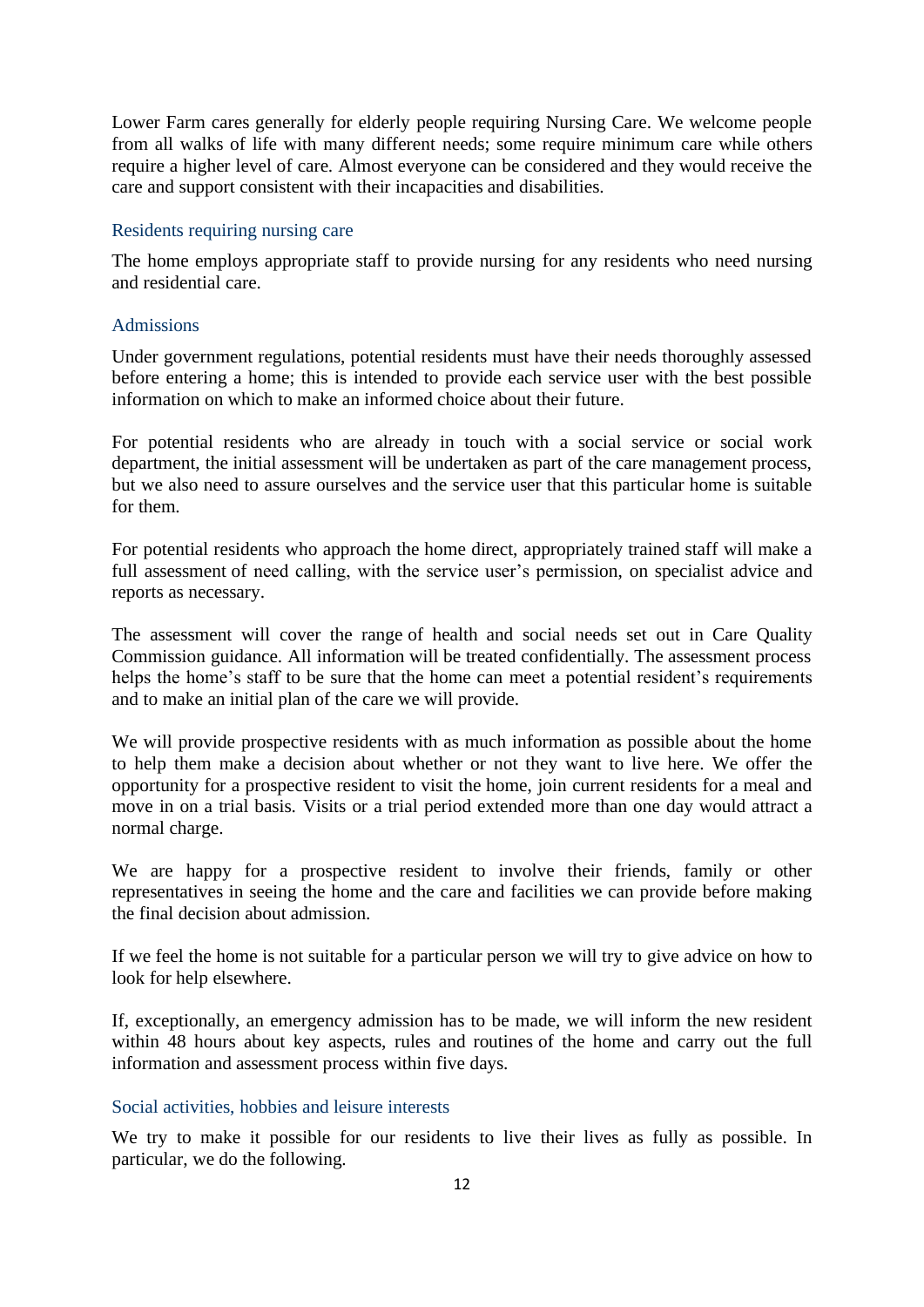- We aim as part of the assessment process to encourage potential residents to share with us as much information as possible about their social, cultural and leisure interests, as a basis for helping them during their period of residence in the home.
- We try to help residents to continue to enjoy as wide a range of individual and group activities and interests as possible both inside and outside the home, to carry on with existing hobbies, pursuits and relationships, and to explore new avenues and experiences. All residents are entitled to use the dining room, the communal lounges, other sitting and circulating areas, and the grounds of the home, but those who wish to may remain in their own rooms whenever they like. Residents are encouraged to personalise their own rooms with small items of furniture and other possessions, and we try to follow individual preferences in matters of decoration and furnishings.
- We have an activities organiser who is on the premises during the week. We organise for outside entertainers to visit the home to mark the various occasions during the year. Our keep fit lady visits the home one a week. Professionals and other specialist within their fields visit the home regularly in meeting the needs of the patients. We hope that friendships among residents will develop and that residents will enjoy being part of a community, but there is no compulsion on a resident to join in any of the communal social activities.
- Our tranquil pond area in the back gardens is a wonderful feature. All our outdoor sitting areas have all weather wheelchair accessible routes. Charges are made for hairdressing and the supply of daily newspapers to our residents
- We recognise that food and drink play an important part in the social life of the home. We try to provide a welcoming environment in the dining room and to ensure that meals are pleasant unhurried occasions providing opportunities for social interaction as well as nourishment. As far as possible we encourage residents to choose where they sit in the dining room and meals can be served in residents' own rooms if desired. Three full meals are provided each day, there is a regularly changed menu for lunch and the evening meal, residents are always offered a choice at meals, we cater for special and therapeutic diets as advised by specialist staff and as agreed in each resident's care plan, and care staff are available to provide discreet, sensitive and individual help with eating and drinking for those needing it. Snacks and hot and cold drinks are available at all times. We aim to make all of the food and drink we provide attractive, appealing and appetising, and to mark special occasions and festivals.
- We try to ensure that the home is a real part of the local community, so in principle we encourage visitors to the home such as local councillors, members of parliament, representatives of voluntary organisations, school children and others. Naturally we respect the views of service users about whom they want to see or not to see.
- We recognise that risk-taking is a vital and often enjoyable part of life and of social activity and that some residents will wish to take certain risks despite or even because of their disability. We do not aim therefore to provide a totally risk-free environment though we take care to ensure that residents are not subjected to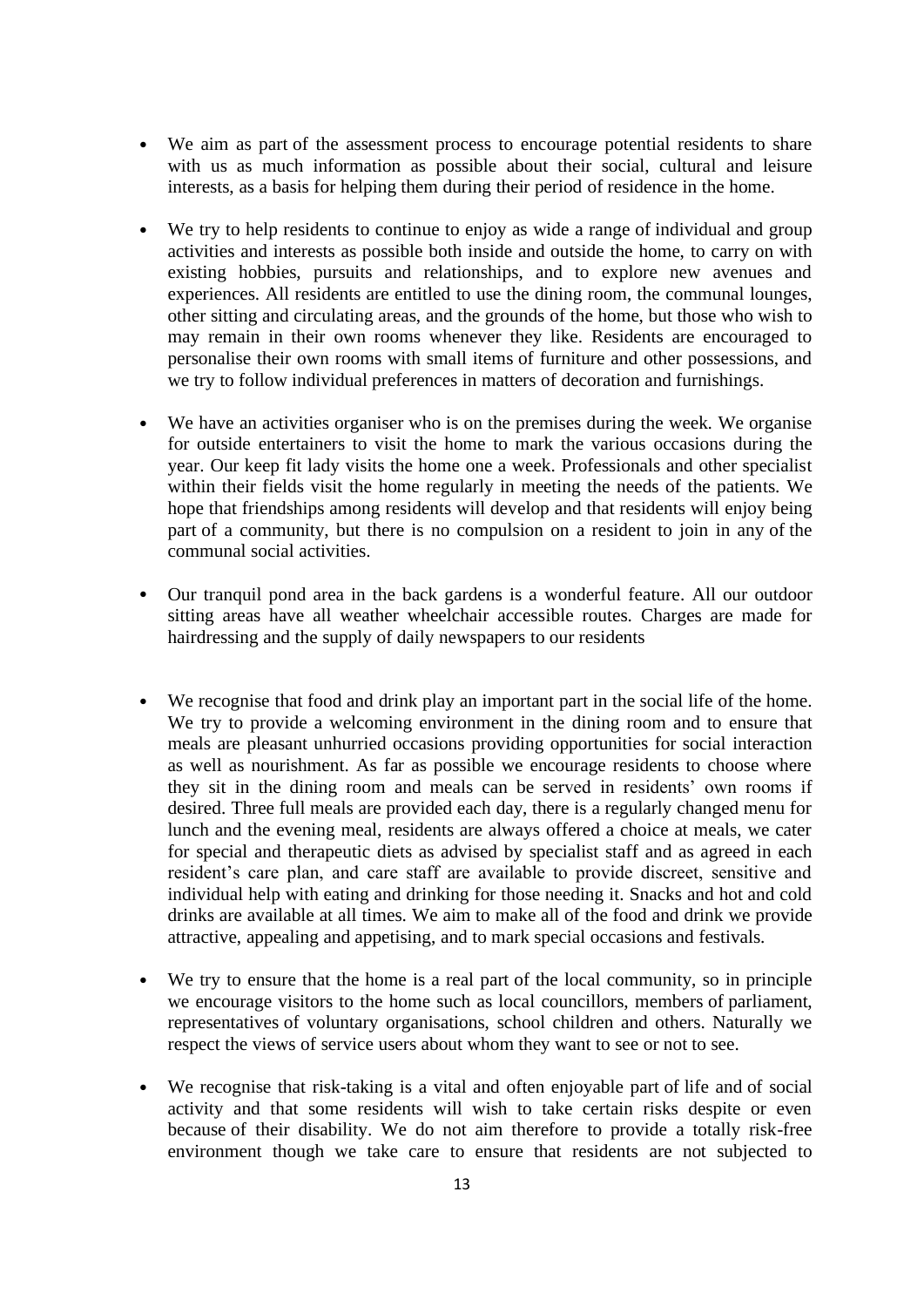unnecessary hazards. When a service user wishes to take part in any activity which could involve risk, we will carry out a thorough risk assessment with that individual, involving if they so desire a relative, friend or representative, and will agree and record action which will appropriately balance the factors involved. Such risk assessments will be regularly reviewed, with the participation of all parties, in the light of experience.

- For the benefit of all residents and staff, we have designated all the communal areas of the home as non-smoking. Residents who wish to may smoke outside the premises.
- We may make a charge associated with some social activities and services; where this applies, the details will be made clear to the service user in advance.
- Consulting service users about the way the home operates.
- We aim to give residents opportunities to participate in all aspects of life in the home. In particular, they are regularly consulted both individually and corporately about the way the home is run, and arrangements for surveys (questionnaires) of user satisfaction. Our objective is always to make the process of managing and running the home as transparent as possible, and to ensure that the home has an open, positive and inclusive atmosphere.

#### Consultation with residents and their representatives

We try to consult users as fully as possible about all aspects of the operation of the home and the care provided. A suggestion box is made available at one of the entrances to the home and also provide for obtaining feedback on the services provided such as anonymous user satisfaction questionnaires,

## Fire precautions, associated emergency procedures and safe working practices

All residents are made aware of the action to be taken in the event of a fire or other emergency, and copies of the home's fire safety policy and procedures are made available in individual room and communal areas.

The home conforms to all relevant government guidance on promoting and protecting the health, safety and welfare of service users and staff.

#### Arrangements for religious observances

Residents who wish to practise their religion will be given every possible help and facility. In particular we will do the following.

- We will try to arrange transport for residents to any local place of worship if required.
- If asked to we will make contact with any local place of worship on a service user's behalf. We can usually arrange for a minister or a member of the relevant congregation to visit a service user who would like this.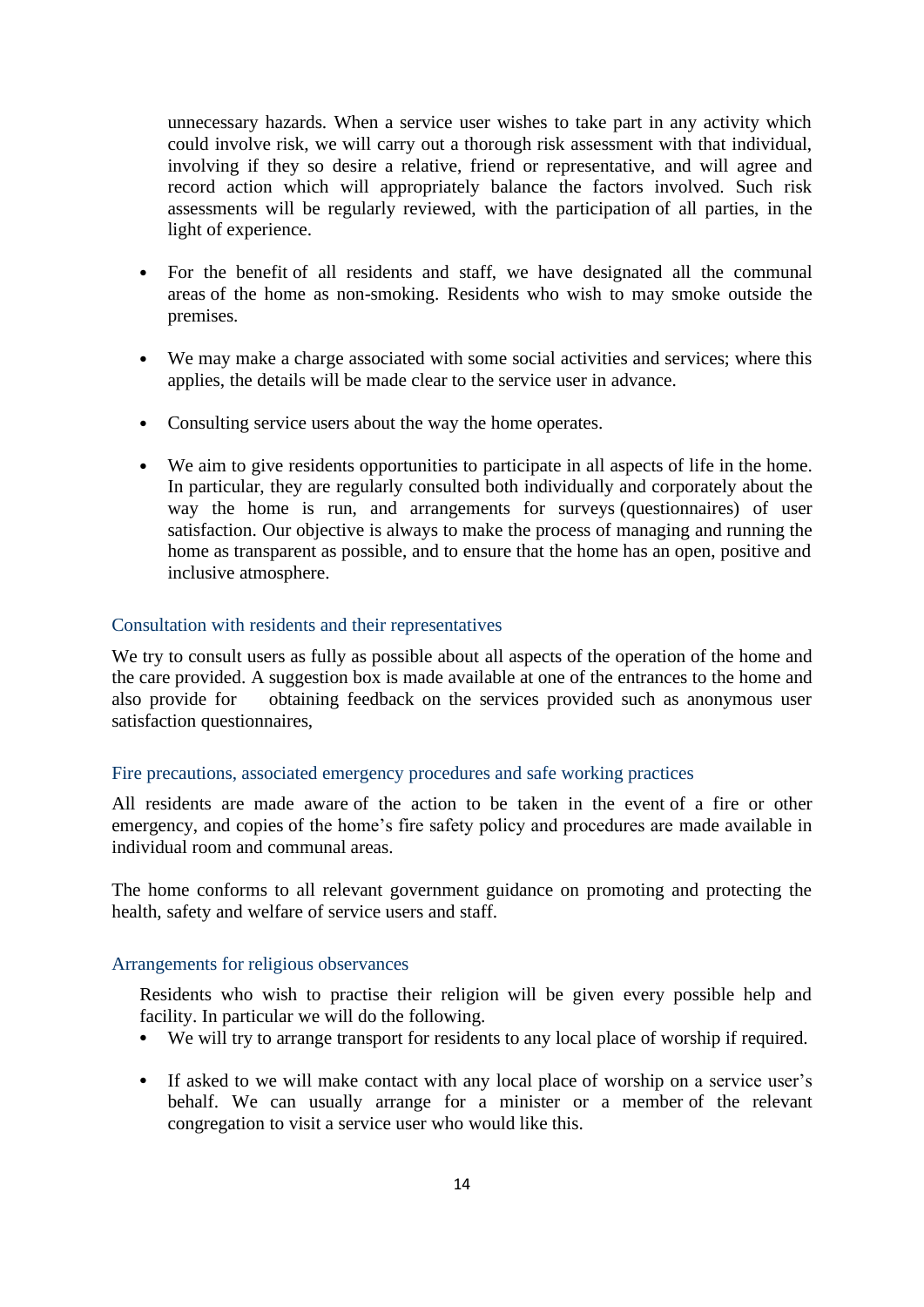- In the public areas of the home we celebrate the major annual Christian festivals. Residents have the opportunity to participate or not as they wish.
- Particular care will be taken to try to meet the needs of residents from minority faiths. These should be discussed with the manager before admission.

#### Relatives, friends and representatives

- Residents are given every possible help to maintain the links they wish to retain with their families and friends outside the home, but can choose whom they see and when and where.
- If a resident wish, their friends and relatives are welcome to visit at any time convenient to the resident and to become involved in daily routines and activities. Normally we would request that visiting at meal times is avoided. If a resident wishes to be represented in any dealings with the home by a nominated friend, relative, professional person or advocate, we will respect their wishes and offer all necessary facilities.

## Concerns and complaints

The management and staff of the home aim to listen to and act on the views and concerns of residents and their representatives and to encourage discussion and action on issues raised before they develop into problems and formal complaints. We therefore welcome comments and suggestions from service users and their representatives, friends and relatives. Positive comments help us to build on our successes, but we can also learn from comments which are critical. We undertake to look into all comments or complaints as quickly as possible and to provide a satisfactory response.

Anyone who feels dissatisfied with any aspect of the home should, if possible, raise the matter in the first instance with a responsible member of staff. It may be that the staff member can take immediate action to respond, and if appropriate apologise. If the complainant feels uncomfortable about raising the behaviour of a particular member of staff with the individual directly, they should approach someone more senior. Any staff member receiving a complaint about themselves or a colleague will try to sort out the matter as quickly as possible.

If anyone who is dissatisfied with any aspect of the home feels that when they raised the matter informally it was not dealt with to their satisfaction or they are not comfortable with the idea of dealing with the matter on an informal basis, they should inform the manager of the home that they wish to make a formal complaint. The manager will then make arrangements to handle the complaint personally or will nominate a senior person for this task.

The person who is handling the complaint will interview the complainant and will either set down the details in writing or provide the complainant with a form for them to do so. The written record of a complaint must be signed by the complainant, who will be provided with a copy, together with a written acknowledgement that the complaint is being processed, outlining the timescale for responding. The complainant will be informed of their right at any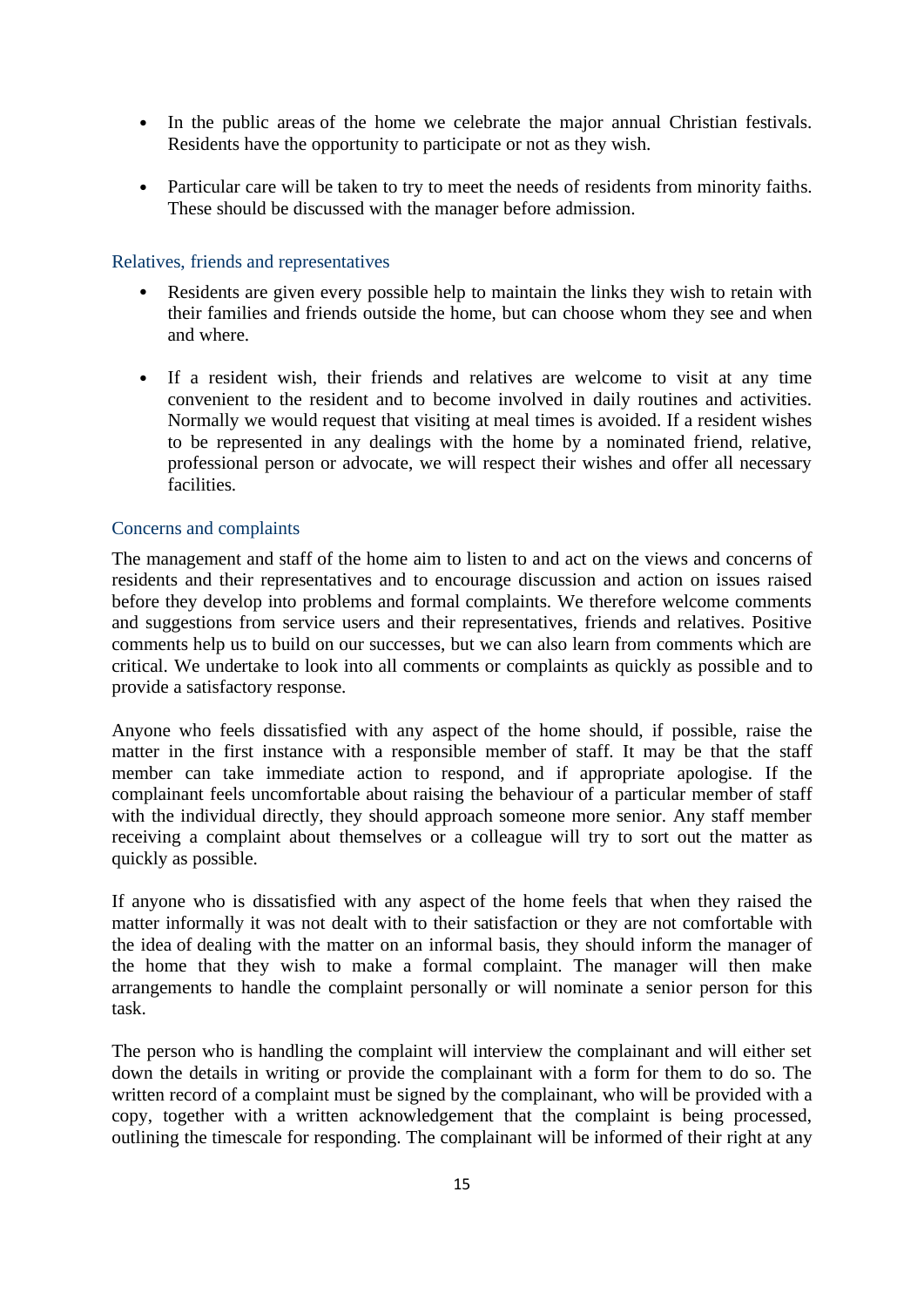stage to pursue the matter with the Care Quality Commission and will be given details of how the Care Quality Commission can be contacted.

The person handling the complaint will then investigate the matter, interviewing any appropriate staff. If it is necessary to interview other service users or anyone else, the complainant's permission will be sought. Complaints will be dealt with confidentially and only those who have a need to know will be informed about the complaint or the investigation. The investigation will be completed within 28 days unless there are exceptional circumstances, which will be explained to the complainant. As soon as possible the person investigating the complaint will report back to the complainant, explaining what they have found and providing them with a written copy of their report.

The person who investigates a complaint will initiate any action which needs to be taken in response to their findings, will inform the complainant about any action, and will apologise or arrange for an apology if that is appropriate. We hope that this will satisfy the complainant and end the matter. If the complainant is satisfied, they will be asked to sign a copy of the report of the investigation and the action taken.

If a complainant is not satisfied with the investigation or the action taken, they will be informed of their right to pursue the matter with the Care Quality Commission. The address to write to: -

| CARE QUALITY COMMISSION<br><b>CITYGATE - GALLOWGATE</b><br>NEWCASTLE UPON TYNE<br>NE1 4PA |                      |  |
|-------------------------------------------------------------------------------------------|----------------------|--|
| TELEPHONE NO:                                                                             | 03000 616161         |  |
| FAX NO:                                                                                   | 03000 616172         |  |
| <b>WEB ADDRESS:</b>                                                                       | www.cqc.org.uk       |  |
| <b>EMAIL ADDRESS:</b>                                                                     | enquiries@cqc.org.uk |  |

#### Service user plan of care

At the time of a new resident's admission to the home, we work with the service user, and their friend, relative or representative if appropriate, to draw up a written plan of the care we will aim to provide. The plan sets out objectives for the care and how we hope to achieve those objectives, and incorporates any necessary risk assessments.

Once a month, we review each person's plan together, setting out whatever changes have occurred and need to occur in future. From time to time further assessments of elements of the person's needs are required to ensure that the care we are providing is relevant to helping the resident achieve their full potential.

Every resident has access to their plan and is encouraged to participate as fully as possible in the care planning process.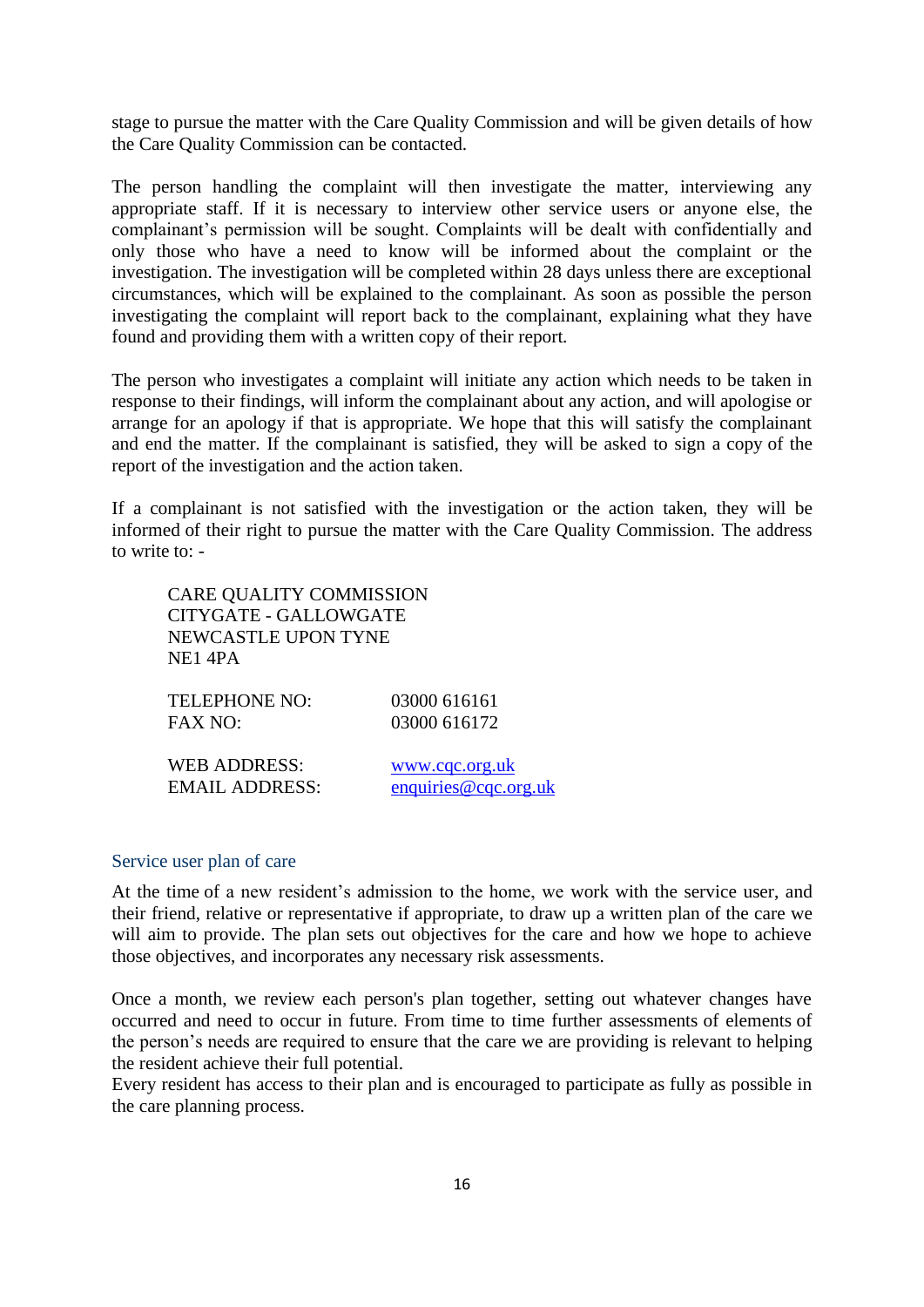#### Rooms in the home

The home has 46 bedrooms for residents letting rooms of which all are for single occupation. The residents' private rooms range from 9.9mt sq to 18mt sq. The old section of the home has the small room dimensions with further extensions ensuring the bedrooms met with the current requirements of the Health and Social Care Act 2008 (Regulated Activities) Regulations 2012.

Bedroom No & (Sizes)

| Bedroom 01 - 17.64 m2 | Bedroom 25 - 15.25 m2 |
|-----------------------|-----------------------|
| Bedroom 02 - 10.03 m2 | Bedroom 26 - 14.55 m2 |
| Bedroom 03 - 10.03 m2 | Bedroom 27 - 14.55 m2 |
| Bedroom 04 - 10.03 m2 | Bedroom 28 - 15.73 m2 |
| Bedroom 05 - 10.03 m2 | Bedroom 29 - 18.00 m2 |
| Bedroom 06 - 10.03 m2 | Bedroom 30 - 13.00 m2 |
| Bedroom 07 - 10.03 m2 | Bedroom 31 - 15.12 m2 |
| Bedroom 08 - 10.03 m2 | Bedroom 32 - 15.12 m2 |
| Bedroom 09 - 10.03 m2 | Bedroom 33 - 14.53 m2 |
| Bedroom 10 - 10.03 m2 | Bedroom 34 - 15.73 m2 |
| Bedroom 11 - 10.03 m2 | Bedroom 35 - 13.44 m2 |
| Bedroom 12 - 10.03 m2 | Bedroom 36 - 14.55 m2 |
| Bedroom 14 - 17.86 m2 | Bedroom 37 - 13.44 m2 |
| Bedroom 15 - 18.42 m2 | Bedroom 38 - 14.53 m2 |
| Bedroom 16 - 17.71 m2 | Bedroom 39 - 14.00 m2 |
| Bedroom 17 - 10.03 m2 | Bedroom 40 - 14.30 m2 |
| Bedroom 18 - 09.90 m2 | Bedroom 41 - 15.44 m2 |
| Bedroom 19 - 19.18 m2 | Bedroom 42 - 13.65 m2 |
| Bedroom 20 - 09.90 m2 | Bedroom 43 - 12.42 m2 |
| Bedroom 21 - 10.53 m2 | Bedroom 44 - 15.78 m2 |
| Bedroom 22 - 11.23 m2 | Bedroom 45 - 12.80 m2 |
| Bedroom 23 - 09.90 m2 | Bedroom 46 - 17.16 m2 |
| Bedroom 24 - 10.71 m2 | Bedroom 47 - 15.06 m2 |

The rooms in the home for communal use are as follows:

| $1st$ Floor Lounge - 15.51 m2          | Lounge 1 - 37.44 m2 |
|----------------------------------------|---------------------|
| Conservatory - $15.36$ m <sup>2</sup>  | Lounge 2 - 30.08 m2 |
| Dining Room $1 - 51.18$ m <sup>2</sup> | Lounge 3 - 26.80 m2 |
| Dining Room 2 - 27.59 m2               |                     |

Furthermore, we have got 5 (five) bathrooms plus 1 "Push in" Shower room located in different areas of the home designed to assist the staff in managing with the needs of the residents. All areas of the home have got communal toilets for the use of relatives/visitors and designated ones for use by the residents.

In addition, there are some areas of the home which are generally for staff use only as follows: